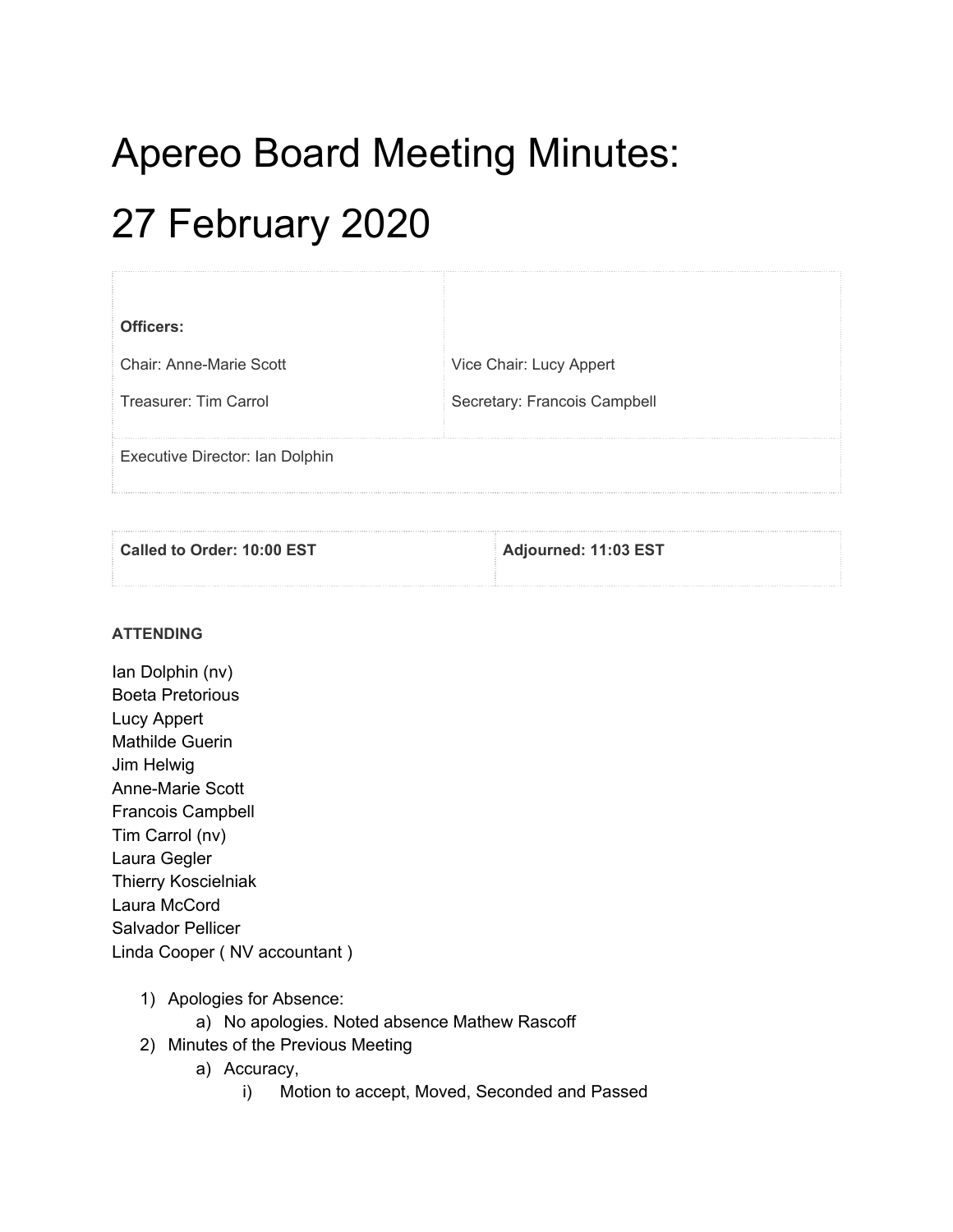- b) Matters Arising, none specified
- 3) Financial Reports
	- a) Regular Reports (Linda will join the call at 10 minutes past the hour))
		- i) financial reports now include balance sheet by project, A/R by project, and A/P by project
			- (1) Discussing current and short term positions
			- (2) USPS issue with delivery of cheques, reissuing of the cheques is being pursued.
			- (3) Invoicing payments address has been changed to the Rehmann's office and electronic payments are being emphasised for collection.
			- (4) 1G should be changed to CAS from uPortal
			- (5) Further Corrections to be sent to the board list.
		- ii) Current reports through January 2020
			- (1) Discussed and suggestions communicated.
	- b) February indicative cash position (Linda)
		- i) Financial reports now include cash position for each project
			- (1) Presenting the financial narrative reports.
			- (2) Top-line description.
			- (3) 2020 budget based on prior year results trend, with the present board position on travel restrictions and triage this will need to be reviewed.
			- (4) Receivables due remain high.
		- ii) Current reports through 2/21/2020
	- c) Accounts Receivable Ageing Report @ 11 February (in Google Drive)
		- i) 90 days and beyond receivables are quite high and variable probability of receipt. Some of these AR's arise from checks lost in transit
	- d) Future invoicing reports (Jenn)
		- i) March-May discussed and determined follow up action.
	- e) Changes to Financial Reporting
	- f) Audit Update (Tim)
		- i) Apereo\_2018-2019\_AuditEngagmentLetter\_Signed
			- (1) Engagement written to CPA and collected reports from Raymund's, balance sheets
			- (2) All required documentation provided to the audit firm
			- (3) Audit now pending the deposit
			- (4) Finance group has moved to have the accounts audited even in light of the financial position.
- 4) Apereo sustainability: Starting a strategic conversation
	- a) From triage to strategic sustainability: Some options
		- i) Options document discussion occurred and follow up actions accepted.
- 5) Any Other Business
	- a) None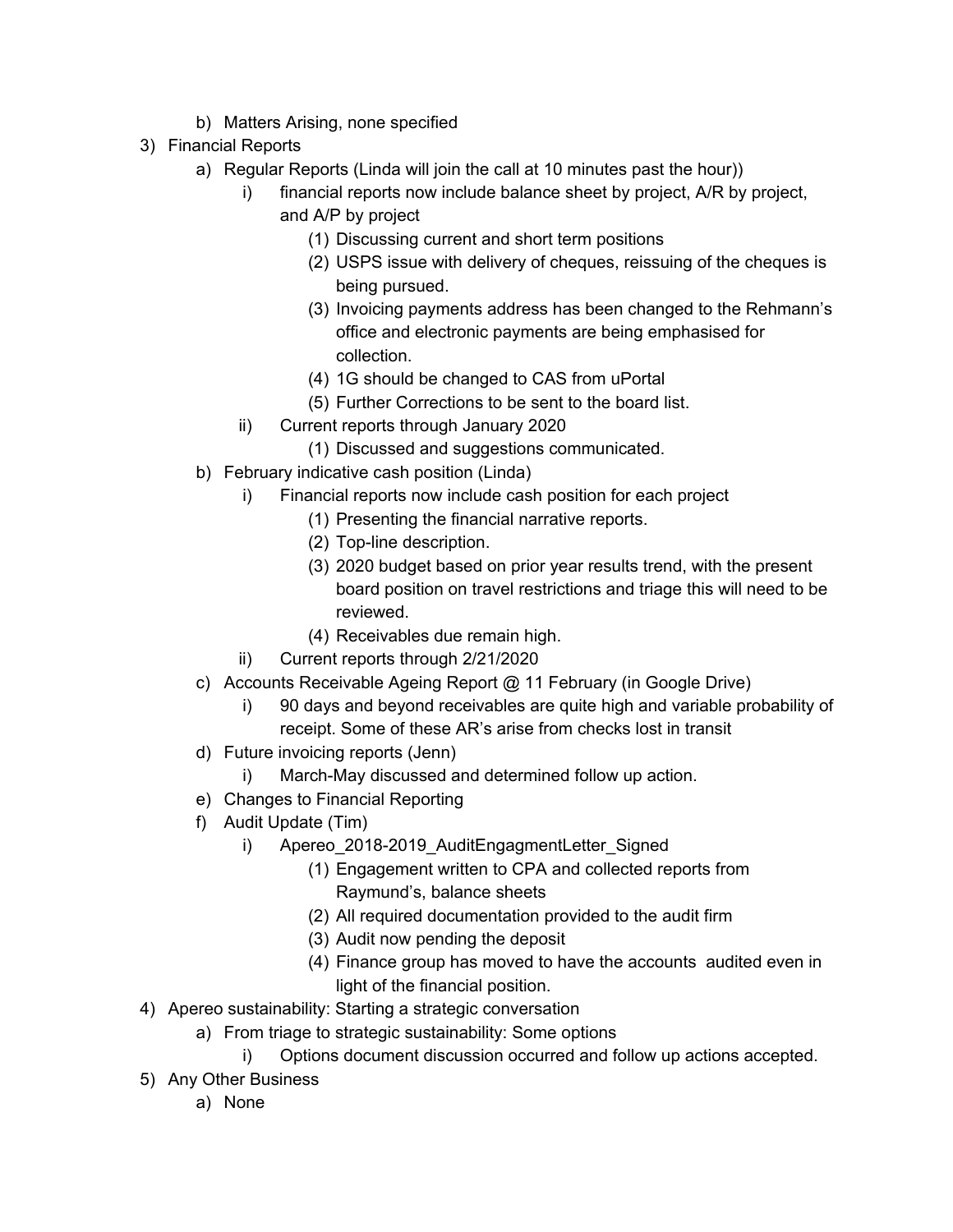#### **Items for the agenda of the next Board meeting:**

- **1.** Board Elections
- **2.** Strategic Issues Review. Which should be scheduled as priorities? Notes
- **3.** AXIES MoU Draft (discussion via email decision in principle no later than March 2020)
- 4. Welcoming policy/Code of conduct suggested addition (discuss via email and resolve by March 2020 Board meeting)
- 5. ED Performance Review missed for 2019 (breaking a 2 year run)
- 6. Reworking the Apereo Values document

#### **Note: Article VI (7) Quorum: 10**

"Fifty percent (50%) of the entire Board of Directors shall constitute a quorum for the transaction of business at any meeting of the Board of Directors. The Board of Directors shall not conduct any formal actions, motions, decisions, policies or any related functions on behalf of the Foundation absent a quorum, unless specifically allowed under these Bylaws. The Directors present at a duly organized meeting of the Board of Directors may continue to do business until adjournment, notwithstanding the withdrawal of enough Directors to leave less than a quorum. Less than a quorum may adjourn any meeting of the Board of Directors."

The Board currently has 11 voting directors

Move to adjourn: Moved, Seconded and Passed

### Information Items

#### Upcoming Events

- 1. Events
	- a. **Opencast Summit** 5th-7th February, Ghent Belgium. I attended the event and presented a short [keynote](https://drive.google.com/drive/folders/1A9d_IO0KUenlckXmh5sFUpn3ndD-xSk5) focussed on cooperative service provision based on open source software. Around 100 attended, mainly from Northern Europe and Spain.
	- b. **ESUP Days/Apereo Paris**: Mathilde Guerin's note about the event is here https://www.apereo.org/content/esup-days-2020-review . A useful conversation between Opencast and POD (a lecture capture solution from French Higher Education) was brokered.